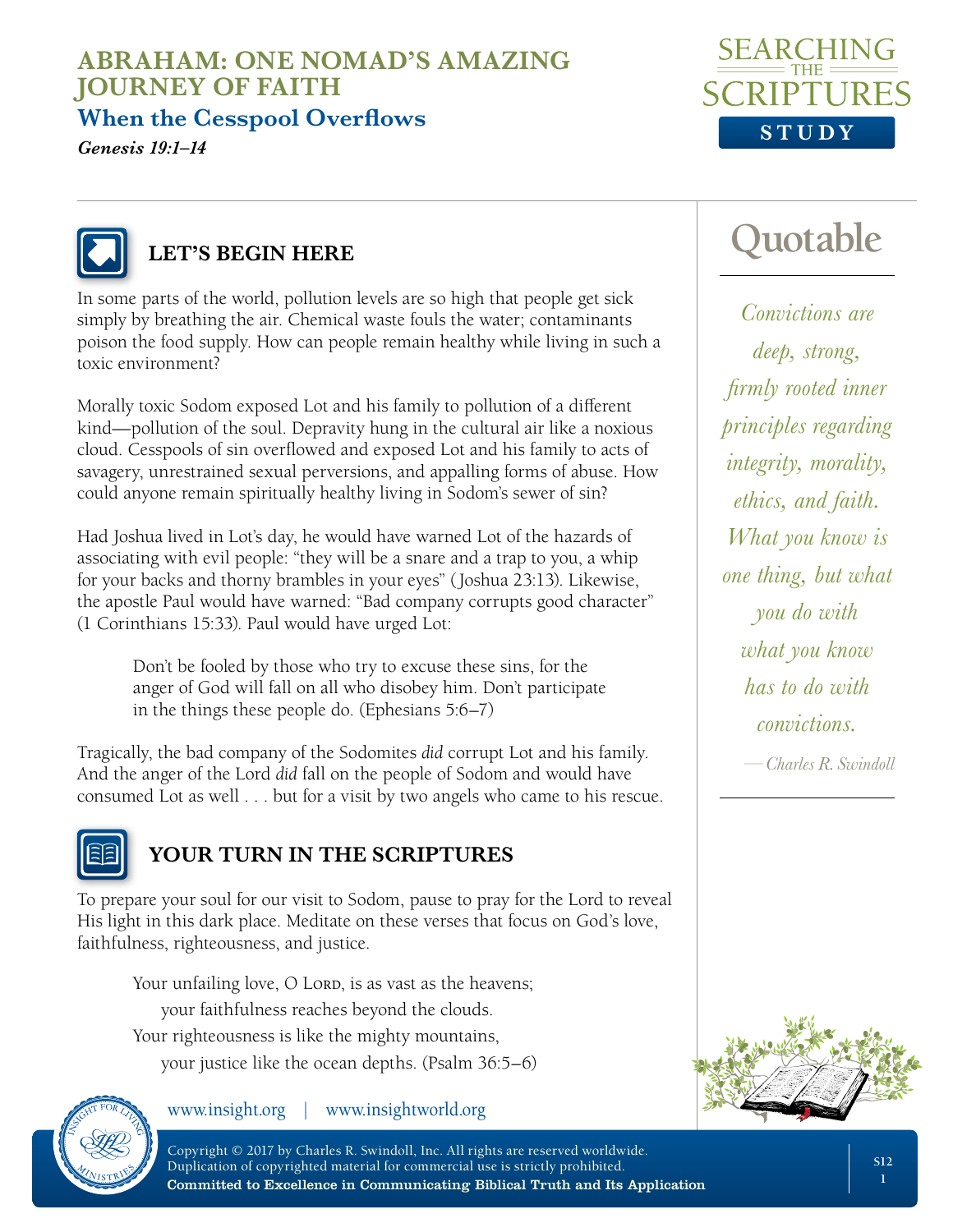### **ABRAHAM: ONE NOMAD'S AMAZING JOURNEY OF FAITH When the Cesspool Overflows**



#### *Genesis 19:1–14*

Let's keep our eyes on our heavenly Father as we step through Sodom's gates. God is the victor in this story, not evil. Read Genesis 19:1–14 and, as you do, look for godly characteristics in the actions of the angels in contrast to the ungodly characteristics exhibited by Lot.

| Lot's Ungodly Characteristics |
|-------------------------------|
|                               |
|                               |
|                               |
|                               |
|                               |
|                               |
|                               |

Lot's behavior showed signs of contamination: self-interest, betrayal, compromise, and corruption. What could Lot have done to protect himself from the moral pollution of Sodom? What can we do to protect ourselves from moral pollution where we live? Let's look for answers to these questions as we study the story.

### *Searching the Scriptures* **Tool**

*Observation* is a critical beginning technique to put together the pieces of a passage of Scripture. Notice features such as contrasts, comparisons, repeated words, cause-andeffect, and emphasized words. Particularly notice imperatives (commands) and verbs (action words), which are like tree limbs. All the ideas in the paragraph, like branches and leaves, connect to these words.

### **Observation: An Example of Moral Deterioration**

The passage reveals Lot's role in the city (Genesis 19:1) and his relationships with three groups—angelic visitors (19:1–3), immoral citizens (19:4–11), and his indifferent family (19:12–14).



www.insight.org | www.insightworld.org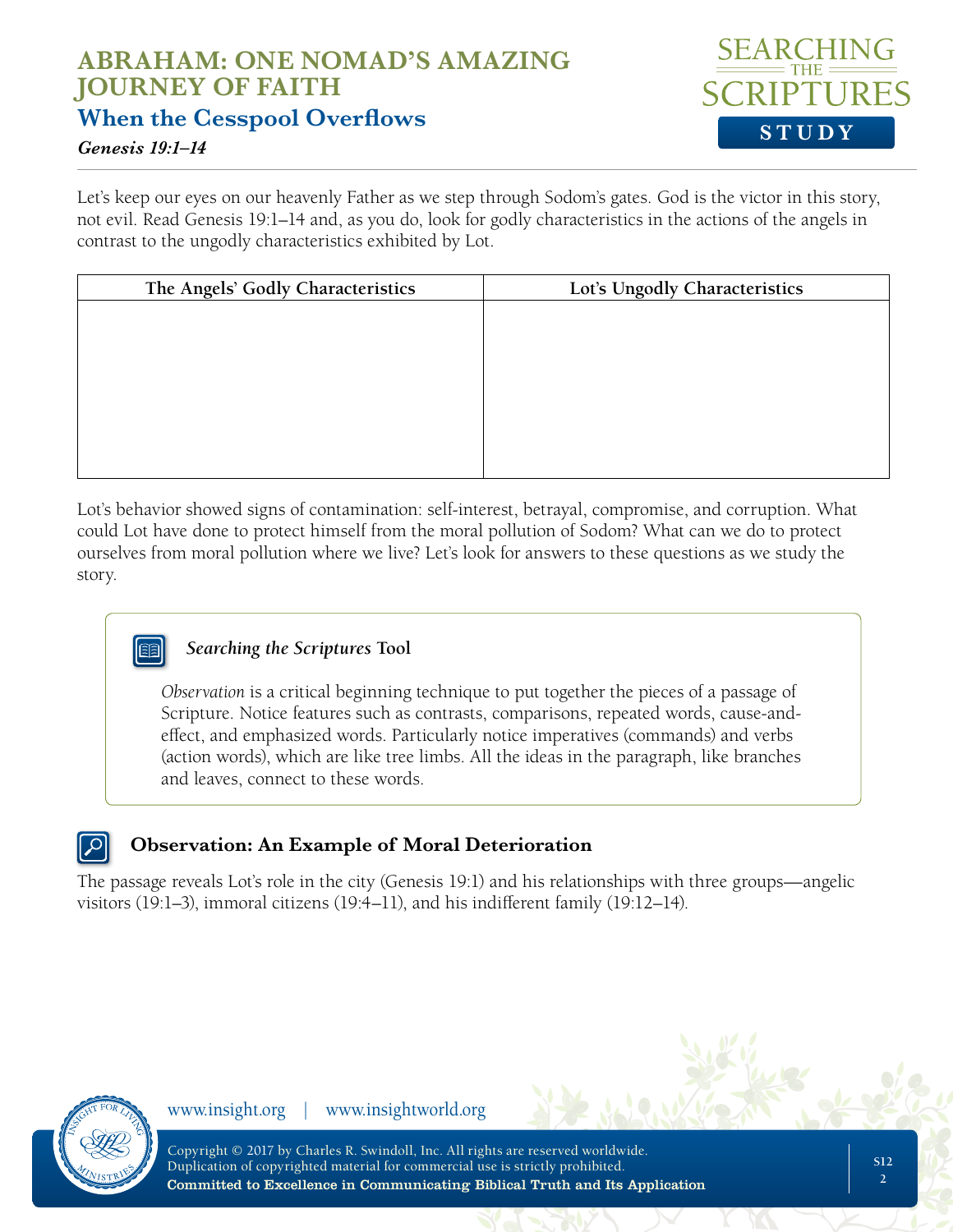

*Genesis 19:1–14*

#### **Lot's Role in the Wicked City—Genesis 19:1**

Compare Genesis 13:12–13 with Genesis 19:1. A seat at the city gates implied a role of authority for Lot, a position among the governing elders who conducted business and resolved disputes. What progression do you notice from Lot's initial dwelling to his seat at Sodom's city gates? And what does Lot's civic involvement suggest about him?

Abraham and Lot shared much in common as uncle and nephew. Abraham was held in high regard among the Amorites (Genesis 14:13), and Lot was held in high regard among the Sodomites. Both Abraham and Lot were righteous. "Abraham believed the Lord, and the Lord counted him as righteous" (15:6). According to Peter, Lot also was "a righteous man" (2 Peter 2:7). However, unlike Abraham, Lot lacked *convictions*. He may have been, as Peter notes, "tormented in his soul by the wickedness he saw and heard day after day" (2:8), but it took a visit by two angels to get him to leave the foul place!

#### **Lot with Angelic Visitors—Genesis 19:1–3**

What was the angels' purpose for visiting Sodom (Genesis 18:20–21)?

What do you observe about Lot's initial meeting with the angels (19:1–3)?

The Lord had agreed to spare the city if the angels found ten righteous people (18:32). Lot passed the righteousness test by showing them hospitality. But in doing so, he revealed his hypocritical heart. His hasty ushering the angels out of the city square bore the marks of a cover-up, an attempt to put on cordiality while drawing a curtain on Sodom's horrors.



www.insight.org | www.insightworld.org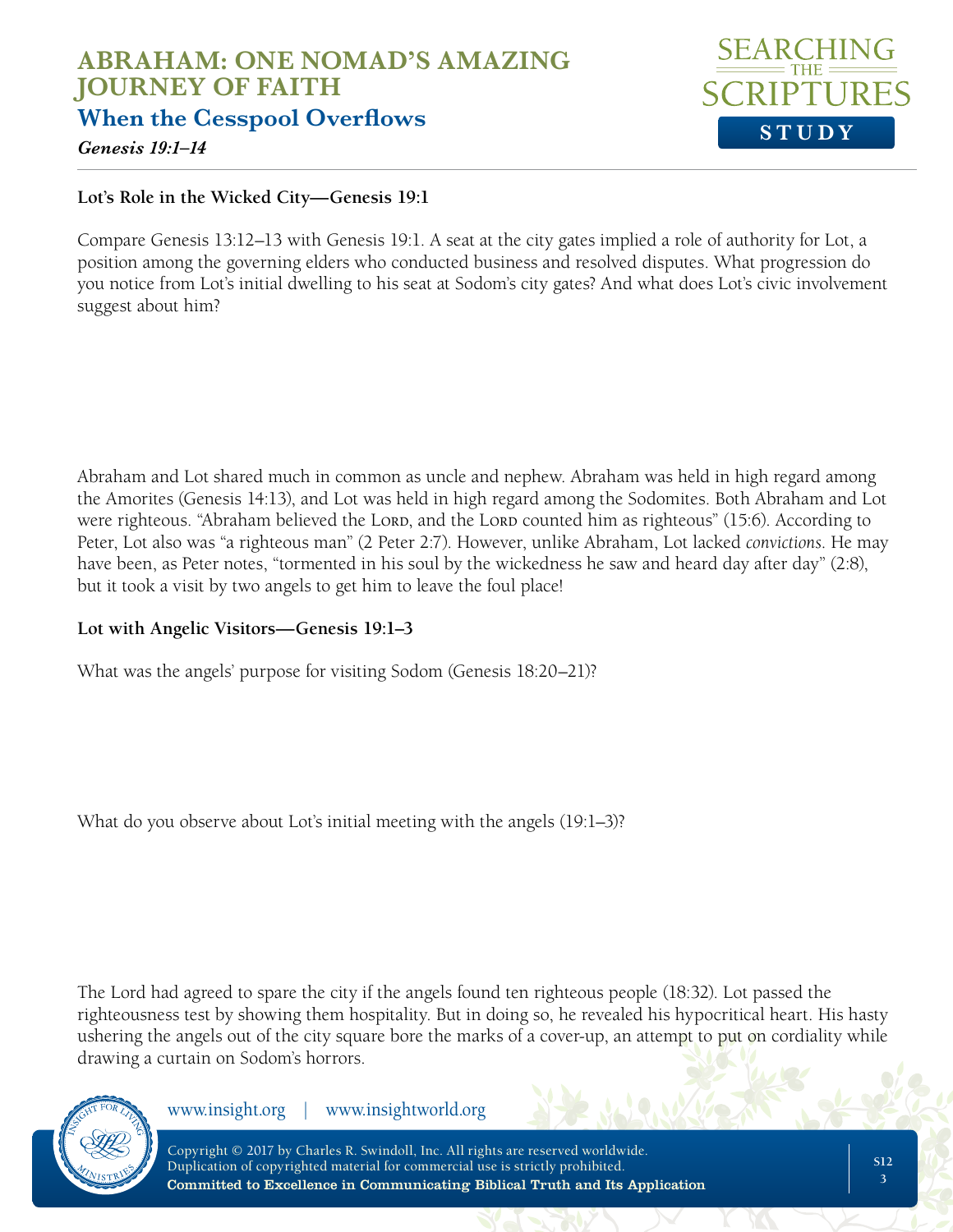

*Genesis 19:1–14*

#### **Lot among the Immoral Citizens—Genesis 19:4–11**

In this section, the author, like a prosecuting attorney, exhibits the *widespread* scale and *extreme* severity of Sodom's sins, removing all doubt that God's judgment is justified. As you read Genesis 19:4–11, list as bullet points the case against Sodom.

The evil of Noah's day had resurfaced in the minds of these depraved men: "everything they thought or imagined was consistently and totally evil" (Genesis 6:5). Noah boarded God's lifeboat when judgment rained; Lot, however, clung to the rails of Sodom's sinking ship. In a pitiful attempt to stay judgment and preserve his livelihood, he pleaded with the vile men: "Please, my brothers . . . don't do such a wicked thing" (19:7). Which of Lot's actions betray his self-seeking motives and lack of convictions (19:6–9)?

Just as Lot could not stop the men lunging like ravenous wolves at their prey, so he could not hold back Sodom's inevitable destruction.

#### **Lot and His Indifferent Family—Genesis 19:12–14**

Whom did Lot warn, and what was their response (Genesis 19:12–14)?



www.insight.org | www.insightworld.org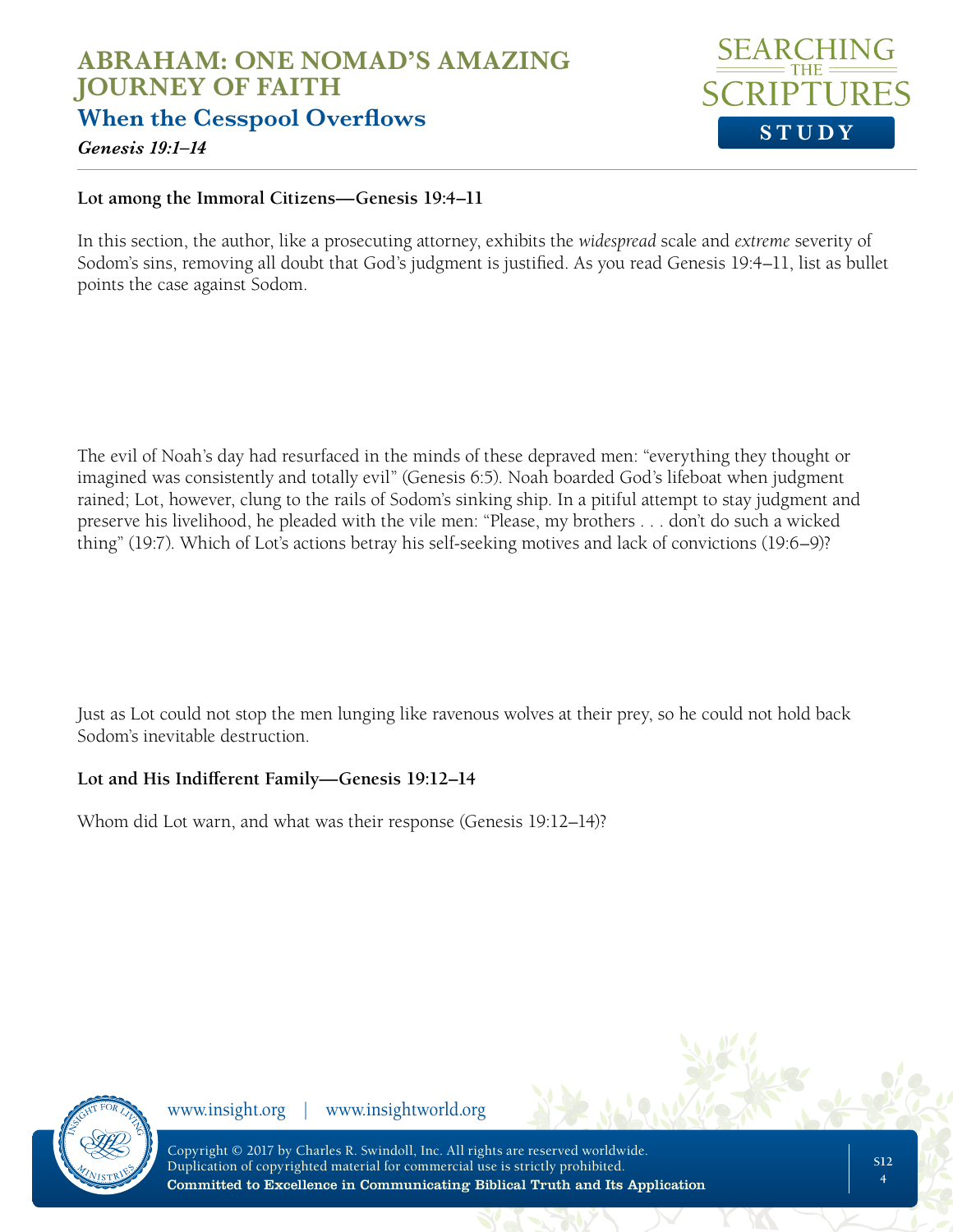## **ABRAHAM: ONE NOMAD'S AMAZING JOURNEY OF FAITH When the Cesspool Overflows**



#### *Genesis 19:1–14*

Lot had warned the men at the door, "Don't do such a wicked thing" (Genesis 19:7); now he warned his would-be sons-in-law, "Quick, get out of the city!" (19:14). How is the response of these two groups to God's warnings typical in our world of people who are confronted with God's truth?

Although the citizens of Sodom considered Lot "an outsider" (19:9), he never stood for "outsider" values. Lot was too busy making business deals at the city gate to represent God's goodness in the city square.

### Ina

### **Interpretation: Timeless Principles on Maintaining God's Convictions**

What meaning did the author of Genesis intend to communicate to his readers by recounting this disturbing story? First, write down what this story says about the character of God.

Next, let's draw some principles from Lot's behavior. Chuck Swindoll explains the root of Lot's problems:

Lot became soiled by Sodom's sin because he lacked convictions. *Convictions are deep, firmly rooted inner principles regarding integrity, morality, ethics, and faith*. A set of convictions helps us recognize good and evil and then prompts us to confront evil and choose good. (emphasis added)<sup>1</sup>

What could Lot have done to protect himself and his family? What can we do in our sin-saturated culture? The answer is one word, *convictions*. Imagine: if Lot had *had* convictions, he would have stood up to evil, stood by his family, and stood for God's values even at the cost of his own business. With this image in mind, formulate your answers to the following questions.



www.insight.org | www.insightworld.org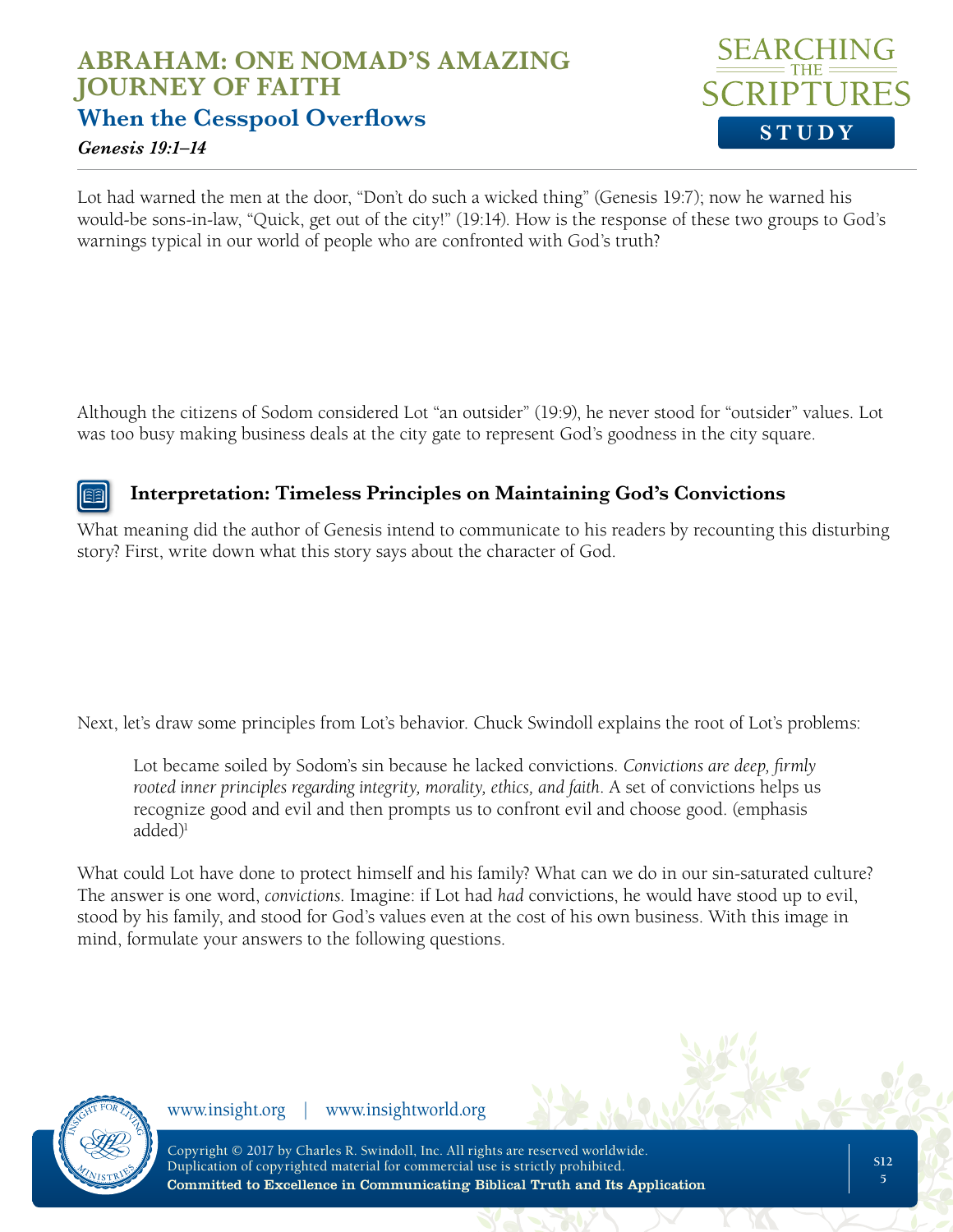

How will establishing convictions protect you?

How will modeling and affirming convictions in your home protect your family?

How will holding fast to your convictions keep you focused on your values when pressure threatens you to compromise?

**Py** 

#### **Correlation: Comparing Principles**

What supportive principles do these verses add?

Proverbs 20:19

2 Corinthians 6:14–18



www.insight.org | www.insightworld.org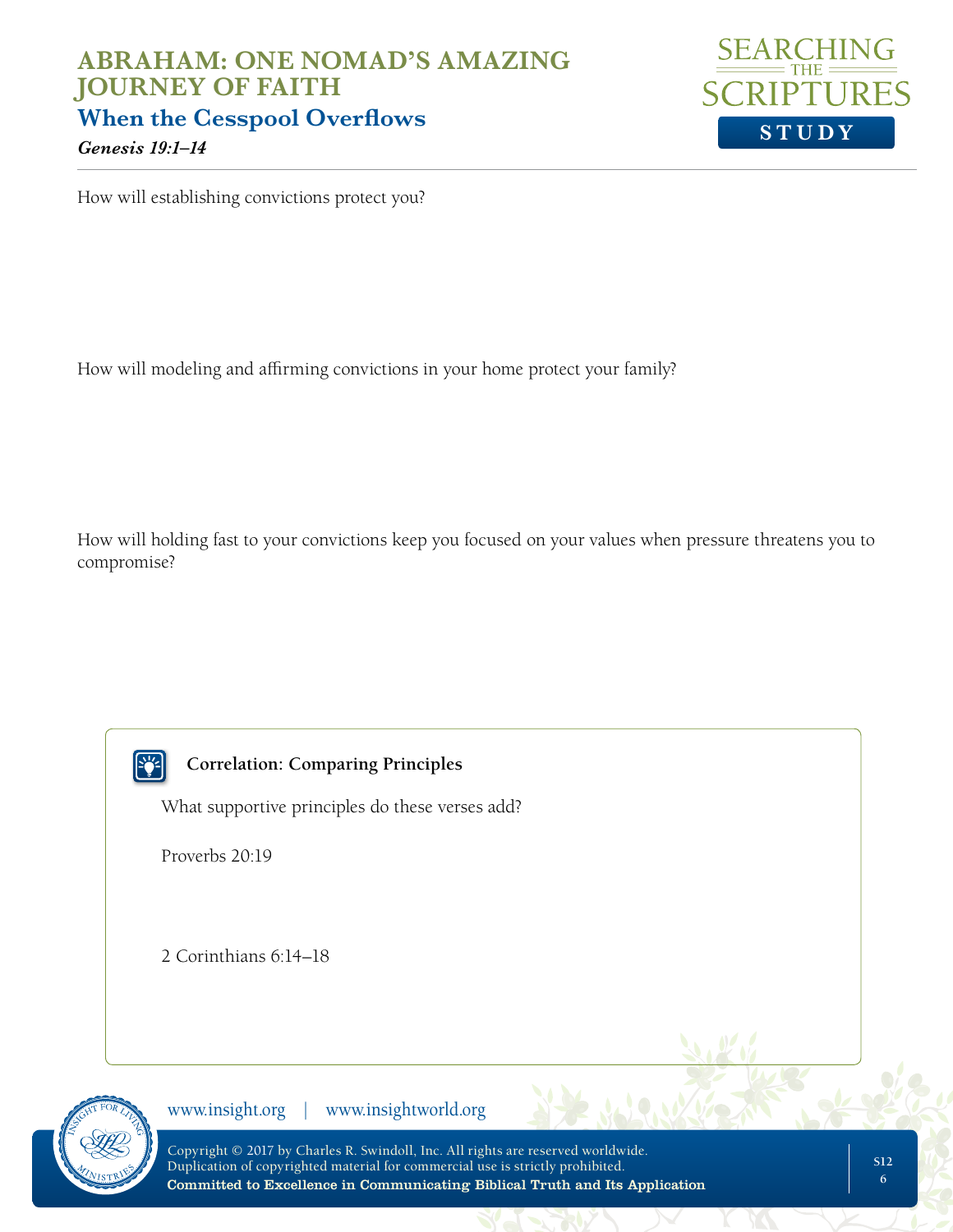**When the Cesspool Overflows**



*Genesis 19:1–14*

### **Application: The Personal Value of Convictions**

*How can we maintain our convictions while living in a morally polluted society?* The answer: remember what's at stake if we compromise. Chuck Swindoll reflects on how he maintained his convictions by reminding himself what was at stake:

I hadn't been at Camp Courtney for twenty minutes before guys in my barracks began telling me where I could go to shack up at night. Not surprisingly, a majority of the fortyeight Marines in my Quonset hut had contracted a venereal disease. Meanwhile, I had a wife waiting for me at home. While I knew temptation, I knew even more strongly that one day I would have to look her in the eye and either tell her the truth or tell her a pack of lies. And I knew that what I told her would become part of the foundation upon which we would build our marriage, our life together, the home in which we'd rear our children, and ultimately . . . the ministry we would share together.

My convictions became compelling to me personally, which helped me return to her arms with a clear conscience.<sup>2</sup>

How can Chuck's thought process help you stay true to your convictions?

It's never too late to lay a foundation of love, faithfulness, righteousness, and justice on which to build your life. What convictions do you need to establish to keep your conscience clear?

Remember, like Lot, you're not alone. God is with you to strengthen, protect, and even rescue you. Depend on His power when you feel weak, and let His love, faithfulness, righteousness, and justice guide your steps.



www.insight.org | www.insightworld.org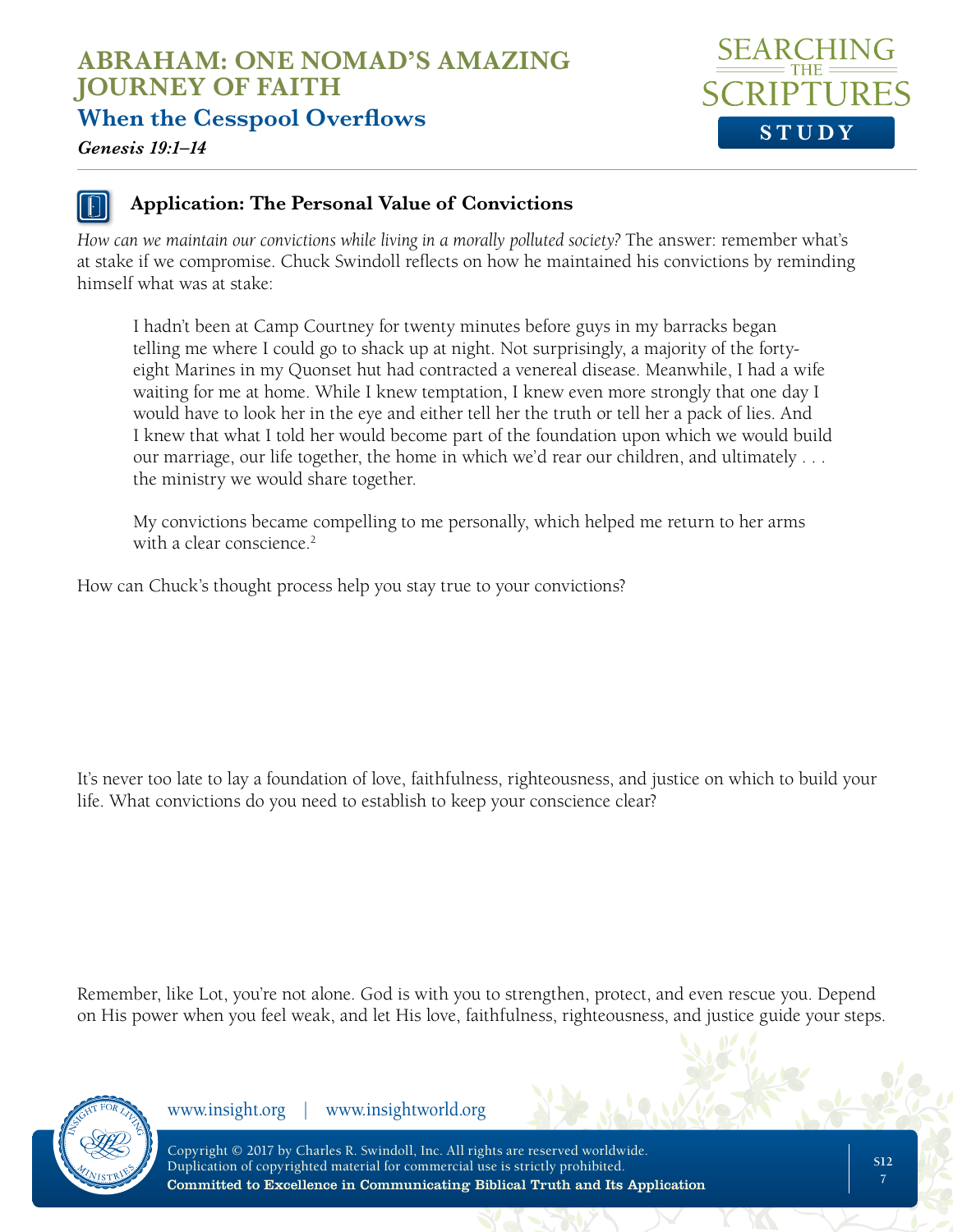**When the Cesspool Overflows**

*Genesis 19:1–14*





## **A FINAL PRAYER**

*Father, I pray that You would by Your grace come alongside me and give me angelic strength to stand tall in my world. To stand for right. To stand against wrong. Give me the sensitivity to balance truth with grace and belief with conviction. Keep my eyes on Your character as the light to guide me in love, faithfulness, righteousness, and justice. Amen.*

#### ENDNOTES

- 1. Charles R. Swindoll, *Abraham: One Nomad's Amazing Journey of Faith* (Carol Stream, Ill.: Tyndale House, 2014), 128.
- 2. Swindoll, *Abraham*, 130.



www.insight.org | www.insightworld.org